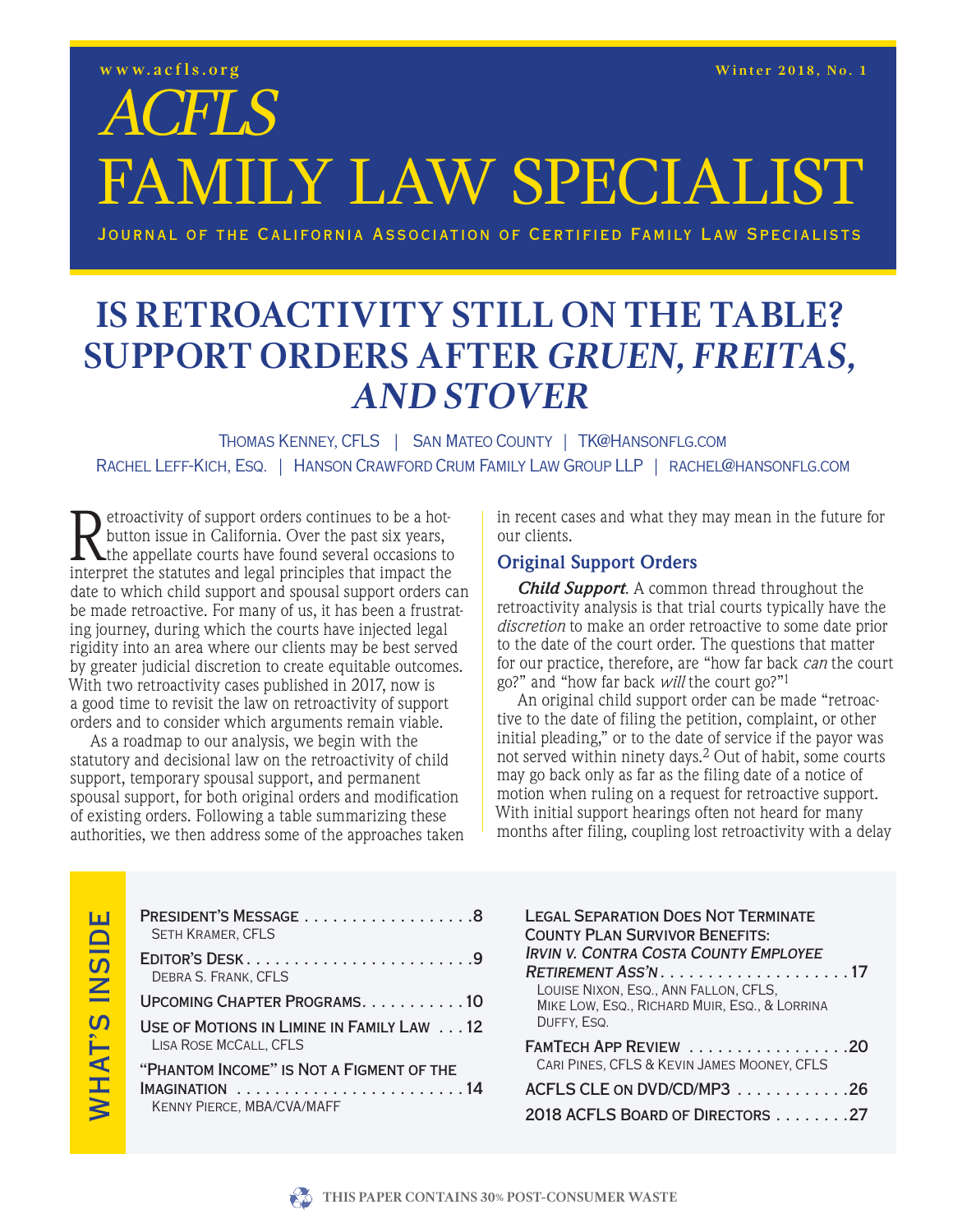# **ACFLS**

#### FAMILY LAW SPECIALIST

Winter 2018, No. 1

#### Journal of the California Association of Certified Family Law Specialists

**PRESIDENT** Seth D. Kramer, CFLS

Vice-President Dianne Fetzer, CFLS

**JOURNAL EDITOR** Christine Diane Gille, CFLS

**ASSOCIATE JOURNAL EDITOR** Debra S. Frank, CFLS

> **PRINTING** Print2Assist

Production Coordinator Sublime Designs Media

*Family Law Specialist* is a publication of the Association of Certified Family Law Specialists.

> Send your submissions in Word by email to: Christine Diane Gille, CFLS Journal Editor Email: cdgille@gglawpasadena.com

All contributions become the intellectual property of ACFLS and may be distributed by ACFLS in any fashion it chooses, including print, internet and electronic media. Authors retain the right to independently republish or distribute their own contributions.

This journal is designed to provide accurate and authoritative information in regard to the subject matter covered and is distributed with the understanding that ACFLS is not engaged in rendering legal, accounting or other professional advice. If legal advice or other expert assistance is required, the services of a competent professional person should be sought.

#### ACFLS Mission Statement

It is the mission of ACFLS to promote and preserve the Family Law Specialty. To that end, the Association will seek to:

- 1. Advance the knowledge of Family Law Specialists;
- 2. Monitor legislation and proposals affecting the field of family law;
- 3. Promote and encourage ethical practice among members of the bar and their clients; and
- 4. Promote the specialty to the public and the family law bar.

#### **ACFLS EXECUTIVE DIRECTOR**

For circulation, membership, administrative and event registration requests, contact:

Dee Rolewicz, ACFLS Executive Director 1500 W. El Camino Avenue, Suite 158 Sacramento, CA 95833-1945 (916) 217-4076 • Fax: (916) 930-6122 Email: executive.director@acfls.org

© 2017 Association of Certified Family Law Specialists

in receiving support can have a serious economic impact on our clients. In cases where retroactive child support is at issue, it is imperative for counsel to remind the court that the Legislature intended for the trial courts to have broad discretion in determining whether child support should be retroactive, and that the court should not be dismissive of exercising that discretion where appropriate.

Prior to the passage of the current version of Family Code section 4009 in 1999, the statute setting forth the law on child support retroactivity was more limited. It read, "An order for child support may be made retroactive to the date of filing the notice of motion or order to show cause, or to any subsequent date, except as provided by federal law."3 In 1998, when the California Supreme Court heard *County of Santa Clara v. Perry*, it was tasked with resolving a split among the appellate courts as to how Family Code section 4009 applied to original child support orders.4 The Supreme Court recognized the Legislature intended to give trial courts more discretion over retroactive child support orders, but the Court was not impressed with its efforts to effectuate that intent. It held original child support orders (under the thencurrent Family Code section 4009) could only be made retroactive to the filing of an order to show cause or notice of motion, and the initial pleadings in a dissolution of marriage action did not meet those procedural requisites. In response to this case, the legislature promptly amended Family Code section 4009 to ensure trial courts would have the discretion to make original child support orders retroactive to the initial pleadings.

*Temporary Spousal Support*. Unlike child support, the retroactivity of original temporary spousal support orders is not clearly addressed in the Family Code. "During the pendency of any proceeding for dissolution of marriage or legal separation of the parties. . . the court may order . . . either spouse to pay any amount that is necessary for

the support of the other spouse.  $\ldots$ ."<sup>5</sup> Although Family Code section 3600 is clear that temporary spousal support can neither predate nor outlive the proceedings, the statute is silent on retroactivity of spousal support requests made during the pendency of dissolution of marriage proceedings. The courts first addressed this issue in 1993 in *In re Marriage of Dick*. 6

In *Dick*, the trial court determined its jurisdiction over temporary spousal support existed from the date the wife petitioned for legal separation, approximately seventeen months before the wife filed an Order to Show Cause ("OSC") requesting temporary spousal support. <sup>7</sup> On appeal, the husband contended the wife was not entitled to spousal support prior to the filing of her OSC, arguing retroactivity was controlled by the predecessor statute of our current Family Code section 4333,8 which provides for retroactive spousal support only back to the date of filing the notice of motion or OSC. In rejecting the husband's position, the Second District in *Dick* explained temporary spousal support is fundamentally different from permanent spousal support, serving a different purpose and governed by different procedures, and had the legislature intended to restrict retroactivity for temporary spousal support, it would have done so explicitly by statute, as it had for permanent spousal support.<sup>9</sup>

In August 2017, the new case of *Mendoza v. Cuellar*, 10 heavily relying on *Dick*, provided major clarification on spousal support retroactivity rules. In *Mendoza*, the wife petitioned for dissolution of marriage, but never made a request for temporary spousal support.<sup> $11$ </sup> The parties settled the issue of permanent spousal support, and agreed to submit the issue of "retroactivity of spousal support" to the court.12 The wife argued the court had jurisdiction to award spousal support retroactive to the time of filing her initial pleadings.13 The trial court denied the wife's request for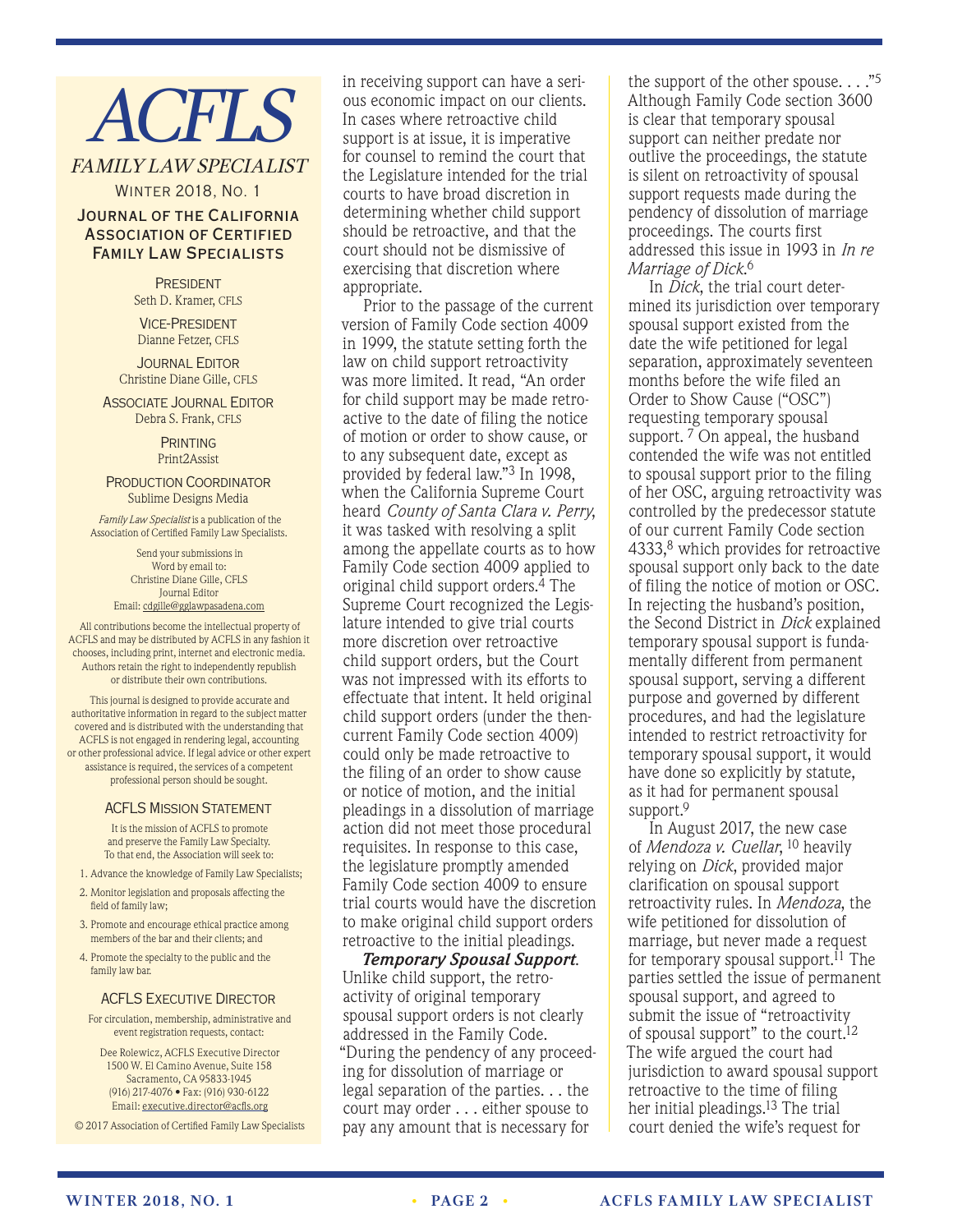retroactive spousal support on the basis that the wife never sought temporary spousal support.14 The reviewing court affirmed on the same basis.15

Read in conjunction with Family Code section 3600 and *Dick*, *Mendoza* provides us with another piece of the retroactivity puzzle. We already knew from *Dick* that temporary spousal support could be awarded retroactive to the date of filing of a Petition for Dissolution. We now know a party must ask for temporary spousal support in order to receive it, or to get a retroactive temporary spousal support award. If there were ever any confusion on this point, we cannot now presume that unaddressed temporary spousal support will be resolved at trial.

*Spousal Support*. *Mendoza* is ultimately an unsatisfying opinion as it relates to the retroactivity of permanent spousal support. This is due as much to the legislative framework and the arguments set forth by the wife as to the opinion itself.

Family Code section 4330 provides, "In a judgment of dissolution of marriage or legal separation of the parties, the court may order a party to pay for the support of the other party. . . ."16 Permanent spousal support, therefore, happens at the end of a case as part of a judgment, either after trial or a settlement. This is consistent with what we know from *In re Marriage of Burlini*, that spousal support is determined by financial circumstances *after* dissolution and *after* the division of community property.17 There should be no retroactive support on an original spousal support order. Pre-judgment support is temporary spousal support, which has its own statutory basis to address its own unique public policy objectives. There is as little reason to have permanent spousal support reach backward into the temporary support period as for temporary support to continue post-judgment. In *Mendoza*, the wife was grasping at straws, trying to mitigate her inaction with respect to temporary spousal support.

The problem with *Mendoza* is not the court's analysis, but that the analysis fails to reconcile its legal interpretation with the procedural reality of family law. The *Mendoza* court denied the wife's request for a retroactive spousal support order, finding that Family Code section 4333 controls.18 Section 4333 states: "An order for spousal support in a proceeding for dissolution of marriage or for legal separation of the parties may be made retroactive to the date of filing the notice of motion or order to show cause, or to any subsequent date."19 *Mendoza* held, "Section 4333 controls the permissible date on which a permanent spousal support order may begin," and if the legislature intended for retroactivity to go back to anything other than a notice of motion or order to show cause, it would have said so.20 But this misses a key point: permanent spousal support starts, or is sought, without a motion or OSC all the time. If *Mendoza* were correct on this point, then spousal support would rarely start or be sought, because few requests for spousal support come through motion practice; they come up as an issue for trial or by agreement at the end of the case. Put another

way, a strict reading of *Mendoza* would allow a party to argue that the court is legally barred from ever ordering any permanent spousal support until such time as the party seeking it files a formal motion (typically costing the support recipient quite a few months before that party fixes the omission).

#### **Modification of Support Orders**

Original support orders are analyzed differently from a modification order because although the authorities for original orders are unique, the statutory and decisional authorities for modifications are not. In fact, for modifications or terminations of support orders, the applicable statutes use the term "support orders" to encompass child, family, and spousal support orders.<sup>21</sup>

A support order may be modified at any time "as the court determines to be necessary,"22 but, "[a]n order modifying or terminating a support order may be made retroactive to the date of the filing of the notice of motion or order to show cause to modify or terminate, or to any subsequent date…."23 So, unlike an initial child support or temporary spousal support order, modifications can only be retroactive to the filing of the request to make the change. But what happens when the existing support order authorizes a retroactive modification?

Courts have confronted this issue three times in the past six years, beginning in 2011 with *In re Marriage of Gruen*.24 In *Gruen*, the trial court specifically ruled it was issuing an interim order pending receipt of a joint forensic accountant's report on husband's income.25 At the time, this made sense. The wife was certainly entitled to temporary support, but the husband's income was still being determined by the accountant. So, the court made an order to address the wife's immediate need for support, while preserving the ability to correct the order in the future once accurate information was received. The court's intentions were unequivocal: the support order "was a temporary order without prejudice pending the results of [the accountant's] evaluation, income analysis. The court reserved jurisdiction to retroactively modify that order. . . ." The trial court was taking appropriate steps to ensure the parties were paying and receiving the correct amount of support, right? According to *Gruen*, no.

The wife in *Gruen* argued any modification to the temporary support order could only go back as far as a new motion or OSC, and the husband had not filed one. The trial court rejected her claim, determining it had never lost jurisdiction over temporary support because it was clear everyone was simply waiting for the forensic accountant's report.26 The court of appeal reversed. Why? The trial court's retroactive modification of the support order exceeded its jurisdiction because the modification was not based on a pending motion or OSC.27 The *Gruen*  court's rationale was that temporary support orders are final and directly appealable, and they are not subject to collateral attack.28 Why was there no pending motion or OSC? Because the husband had asked the court to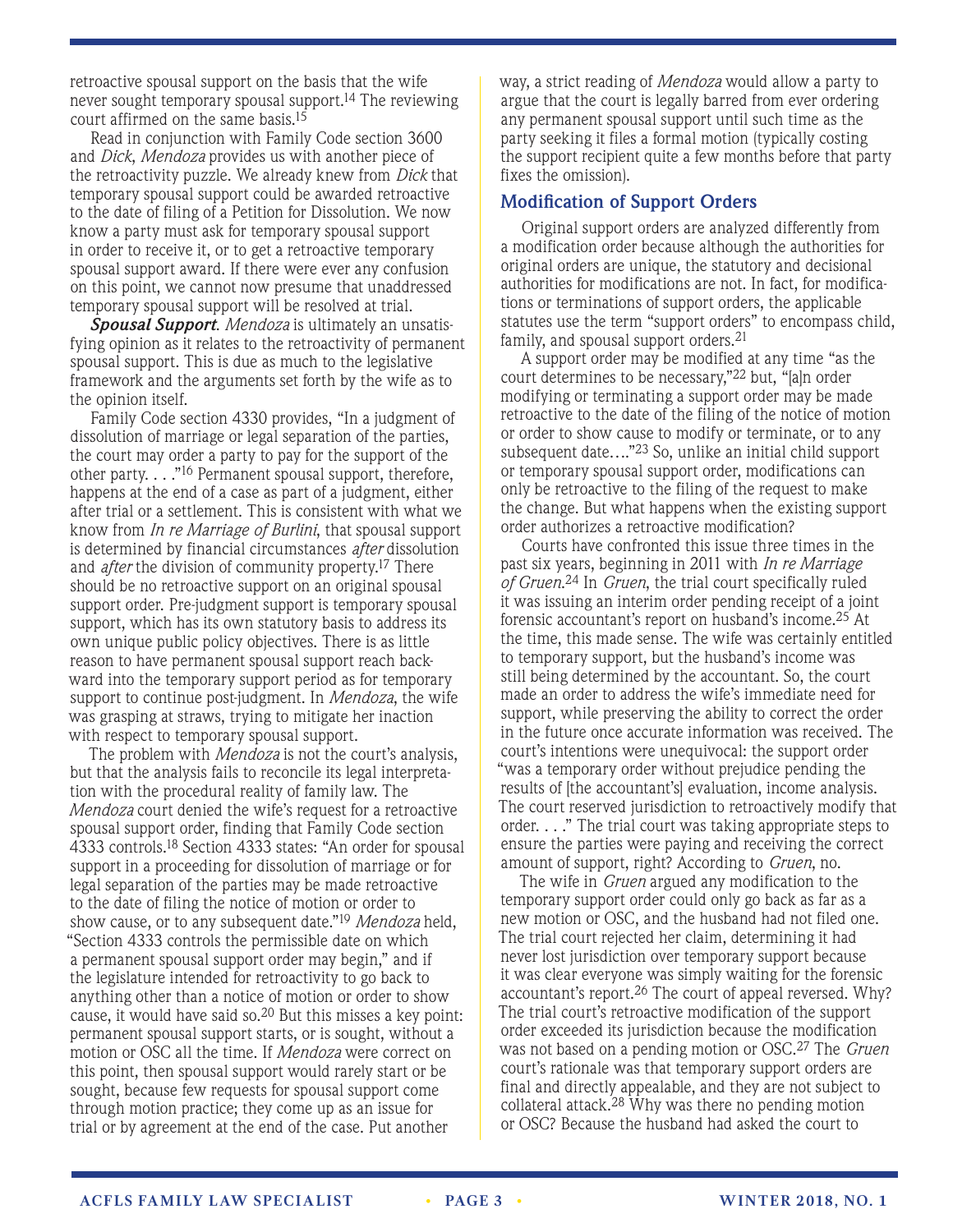take the OSC off calendar pending the completion of the forensic accountant's report.

As a collective groan over *Gruen* echoed through the Family Law community, we asked a lot of questions: How do we fight this?29 If we can't figure out the payor's income in time for the hearing, is the support recipient doomed to suffer the consequences of a spouse's complicated income—or, as in *Gruen*, the payor's recalcitrance in disclosing this information? Do support recipients have to decide between inadequate temporary support orders and getting no support for some period of months? How can we craft orders to circumvent the holding in *Gruen*? Can the parties just agree to a retroactive order?

We were not the only ones struggling with this. The year after *Gruen* was published, *In re Marriage of Freitas*, also from the Fourth District, focused on this same issue.30 But this time, the result was different. The facts in *Freitas* appeared strikingly similar to *Gruen*. The court ordered the husband to pay temporary spousal support to the wife, and the wife to pay child support to the husband. Due to questions about the wife's income, the court reserved jurisdiction to amend the support order until after the husband had an opportunity to conduct discovery on her income. The court gave the husband ninety days to submit new evidence. Before it could rule, however, *Gruen* was published, and the trial court in *Freitas* determined it lacked jurisdiction to reassess the wife's income and retroactively modify support.<sup>31</sup>

In reversing the trial court, the court of appeal in *Freitas* found that *Gruen* rested on two principles that were not present in *Freitas*: (1) *Gruen* was a final order, and (2) there was no pending OSC in *Gruen*. The first point is dubious. *Freitas* interpreted the original support order in *Gruen* to be final, but "[i]n contrast, in this case, the trial court expressly reserved jurisdiction to amend its original support awards . . . based on further consideration of evidence pertaining to [the wife's] income." Did the trial court in *Gruen* make any less a clear statement of its intent to reserve jurisdiction to amend the temporary order? Moreover, both trial courts made that determination for the same reason, to allow more time for the determination of one party's income—in *Freitas*, through discovery; in *Gruen*, through the joint forensic accountant. The court continued: "Thus, unlike in *Gruen*, in the present case, the parties' clear expectation was that the original support awards *were not* final as to these months." The court failed to explain how the parties in these two cases would have had differing expectations of finality when both trial courts reserved the ability to retroactively change the support order upon receipt of additional income information.

The second principle noted in *Freitas* is true, but a little unfair. In *Gruen,* the husband had his OSC for support taken off calendar, but he did so only because the trial court had reserved jurisdiction to retroactively amend the support order after receiving the accountant's report. But still, there are differences in how this matter was approached in each case: In *Freitas*, the court gave a specific date for the husband to produce additional evidence and indicated that the support might change based on that evidence; in *Gruen*, it was a less specific statement that"[a]ny order … is going to be an interim order, and pending final settlement at time of trial." While it sounds like the *Gruen* trial court held the matter over to trial, the appellate court made no comment on this.

Despite genuine questions as to the differences between *Gruen* and *Freitas*, we were nonetheless left with some relief from *Gruen*. If a court specifically reserves jurisdiction in a way that does not create an expectation of finality, *and* if a motion or OSC remains on calendar, then the court *may* be able to retroactively modify a support order. If the distinction between the two cases does not give you a high level of confidence when advising clients, you are not alone. But, at least we can take the court out of the equation and stipulate to a retroactive modification order. Right? On its face, *Stover v. Bruntz* says no.32

In *Stover*, a case published in May 2017, the parties entered into a stipulated order for child support that allowed the father, the child support payor, to receive a credit for child care expenses that the mother could not prove. Pursuant to that stipulated order, the trial court ordered four years' worth of "child care credits" to the father. On appeal, the court found that the effect of this provision was a retroactive reduction of support. It is important to note that the question before the court was not the exercise of the court's discretion to allow a retroactive credit, but whether the court had the jurisdiction to make a retroactive order at all. And despite a stipulation by the parties granting that authority, the appellate court said the stipulation exceeded the trial court's jurisdiction to modify support any earlier than the date of filing a notice of motion or an order to show cause.33

But this was based on an agreement. The retroactivity provision was not a judge's creation as in *Freitas* and *Gruen*. How could the mother challenge the court's ability to implement a stipulated order? Shouldn't she be estopped from raising the retroactivity issue? Again, *Stover* says no. "There are circumstances where principles of estoppel should not be applied," and child support is one of those times.<sup>34</sup> Courts may be allowed to act in excess of jurisdiction if consented to by the parties, but these acts are subject to being voided "when the irregularity was too great or when the act violated a comprehensive statutory scheme or offended public policy."35 *Stover* found that several "venerable" public policies protecting children came into play here, so the mother was not estopped from challenging the retroactive support provision of the stipulated support order.<sup>36</sup>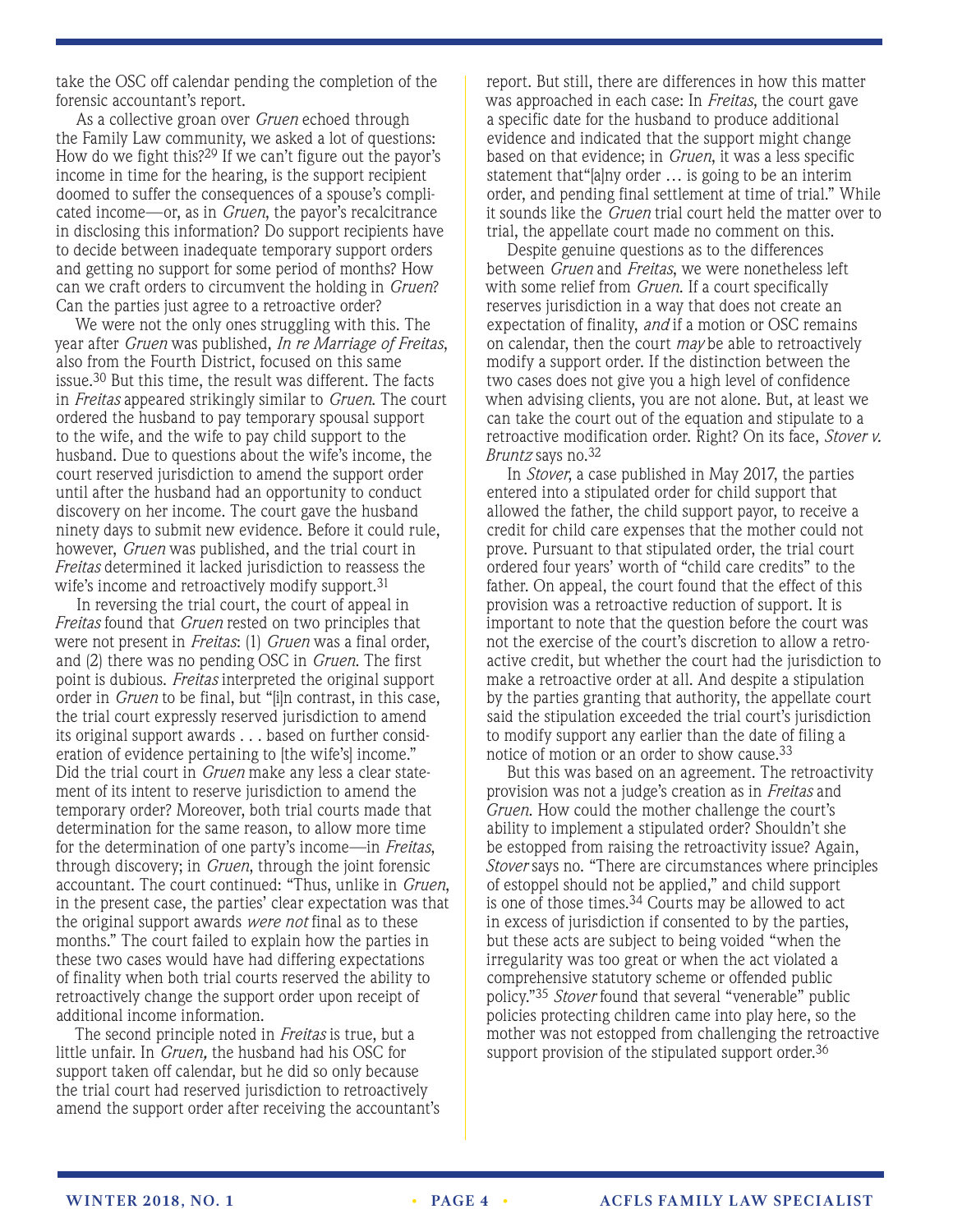#### **SUPPORT TABLE**

The following table summarizes the authority for retroactive support orders:

|                   | <b>Child Support</b>                                                                                                                                                  | <b>Temporary Spousal Support</b>                                                                                                                                    | <b>Spousal Support</b>                                                                                       |
|-------------------|-----------------------------------------------------------------------------------------------------------------------------------------------------------------------|---------------------------------------------------------------------------------------------------------------------------------------------------------------------|--------------------------------------------------------------------------------------------------------------|
| Original<br>Order | FC 4001: available during any<br>proceeding where child in need of<br>support at issue                                                                                | FC 3600: available during<br>dissolution/legal separation<br>proceeding                                                                                             | FC 4330: available in a<br>judgment of dissolution or<br>legal separation                                    |
|                   | FC 4009: retroactive to date of<br>filing initial pleadings                                                                                                           | Dick: retroactive to date of filing<br>Petition<br>Mendoza: temporary support                                                                                       | FC 4333: retroactive to<br>date of filing motion or OSC<br>(Mendoza)                                         |
|                   |                                                                                                                                                                       | must be requested                                                                                                                                                   | Mendoza: Petition is not<br>notice of motion for FC 4333                                                     |
|                   |                                                                                                                                                                       |                                                                                                                                                                     | Burlini: determined by<br>financial circumstances after<br>dissolution and division of<br>community property |
| Modification      | FC 3603: no modification as to<br>amount accrued pre-motion or<br><b>OSC</b>                                                                                          | FC 3603: no modification as to<br>amount accrued pre-motion or<br>OSC (orders)                                                                                      | FC 4333: retroactive to date<br>of filing motion or OSC                                                      |
|                   | FC 3653: retroactive to date of<br>filing motion or OSC                                                                                                               | FC 3653: retroactive to date of<br>filing motion or OSC                                                                                                             |                                                                                                              |
|                   | Gruen: no retroactive modification<br>before filing motion or OSC<br>despite court order providing for<br>retroactive modification                                    | FC 3591: no modification to<br>amount accrued pre-motion or<br>OSC (agreements)                                                                                     |                                                                                                              |
|                   | Freitas: retroactive order<br>available if jurisdiction to modify<br>retroactively is specifically reserved<br>as to a non-final order and OSC<br>remains on-calendar | Gruen: no retroactive<br>modification before filing<br>motion or OSC despite court<br>order providing for retroactive<br>modification<br>Freitas: retroactive order |                                                                                                              |
|                   | Stover, no retroactive modification<br>despite stipulated retroactivity<br>provision                                                                                  | available if jurisdiction to modify<br>retroactively is specifically<br>reserved as to a non-final order<br>and OSC remains on-calendar                             |                                                                                                              |
|                   | Leonard: no abuse of discretion<br>in declining to make modification<br>order retroactive where good<br>cause exists                                                  | <i>Economou:</i> properly "modified"<br>retroactively where original order<br>based on fraud                                                                        |                                                                                                              |

#### **Approaches to Retroactivity Issues**

*Waiver*. One of the arguments rejected in *Gruen* was that the wife had waived her objection to "the court's procedure" by neither objecting to nor appealing the court's order to reserve jurisdiction to retroactively modify the support order. Although this argument failed, it did so only because the facts of that case did not suggest waiver.37

As a legal theory, waiver is the relinquishment of a known right, occurring by intentional relinquishment or by an act "so inconsistent with an intent to enforce the right as to induce a reasonable belief that such right has been relinquished."38 *Gruen* held although the parties

acknowledged that support might change after the completion of the accountant's report, the facts did not suggest the wife agreed to retroactive modification in violation of Family Code section 3603, or to suspend the Family Code section 3653 requirement of having a modification based on a motion or OSC.39

Although waiver was not established in *Gruen*, that does not mean it will not apply in your next case. It would appear prudent to establish such facts in a stipulated support order to bolster a potential claim in the future, should a retroactivity provision become part of your order.

*Estoppel*. In *Stover*, the unsuccessful effort to estop the mother from challenging the retroactive support order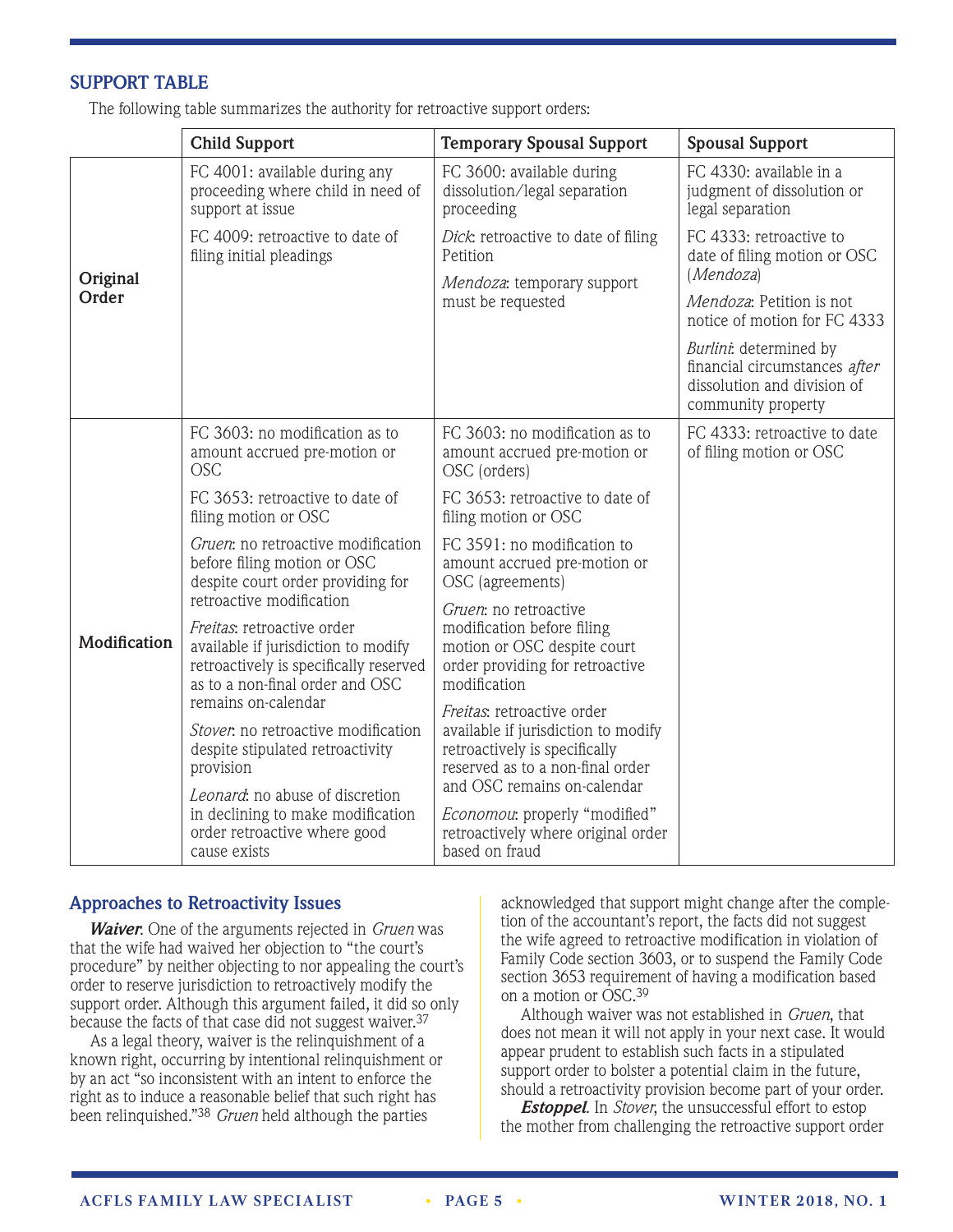is only part of the story. Although the court did not apply estoppel, the underlying rationale used by the court may, in fact, make it easier to use this defense on future retroactivity issues.

Before we get to that point, we should go back to *In re Marriage of Murray*, a 2002 retroactivity case where estoppel was also claimed. 40 In *Murray*, the husband/support payor successfully modified his spousal support obligation in 1992, suspending his obligation to pay support altogether. The court, however, reserved the right to reinstate the support order retroactively.<sup>41</sup> Shortly thereafter support was suspended. Later, a bankruptcy court determined that husband had defrauded his creditors by concealing assets. In 1999, the trial court similarly found that he had been defrauding his wife, and that he had the ability to pay the original spousal support during the entire seven-year period that support was suspended. The court retroactively reinstated spousal support.42 The *Murray* court denied the husband's challenge to the retroactive modification, finding that he was estopped from attacking the retroactive order because he failed to timely challenge the retroactivity condition in the 1992 order; he did not appeal, so he could not collaterally attack the order now.43 Unlike in *Stover*, the *Murray* court found no overwhelming policy concerns that warranted negating the availability of an estoppel defense.

Summarizing the estoppel claims in these cases may be helpful. In *Murray*, the husband was estopped from challenging the retroactive support order; in *Stover*, the mother was not estopped from challenging the retroactive support agreement. In *Murray*, the husband was avoiding paying support; in *Stover*, the father was trying to take money back from the support recipient.

This is a common theme in retroactivity cases. The courts seem far more inclined to rule in favor of a party who received support, or who did not receive the support they should have been due. The reason for this is not simply that the court is finding a reason to rule in favor of the support recipient. If the court determines it has the jurisdiction to make a retroactive order, and the party entitled to retroactivity is a bad actor, or reimbursement of overpaid support would potentially destabilize a child's home life, the court has the discretion under Family Code section 3653, subd. (d) to order repayment or not, or on terms that the court finds equitable.<sup>44</sup> These cases are less likely to be appealed because jurisdiction is only the first hurdle, and the second is so discretionary that a finding of error on appeal is unlikely.

In light of the above, how can estoppel be used favorably in a retroactivity argument? Recall the circumstances that might void acts in excess of the court's jurisdiction, such as those that allowed the mother in *Stover* to argue against her own stipulation. These include great irregularities from judicial norms, an act that violates a comprehensive statutory scheme, or one that offends public policy.

As a hypothetical, imagine a situation where the parties stipulated to child support based on the payor's income of \$10,000 per month, but with a provision in the stipulated

support order that allowed the court to retroactively modify child support after the payor's income was determined by a joint accountant, as in *Gruen*. It takes a year to determine the payor's income, and the accountant concludes child support should have been based on \$100,000 in monthly income. The support recipient responds by asking the court to retroactively modify support back to the time of the original order. The payor now challenges the retroactivity provision, citing Family Code section 3653; the support recipient argues that the payor should be estopped from challenging the stipulation. This is simply flipping the facts of *Stover*.

If we look to the estoppel cases, one would expect the payor to be estopped from challenging the retroactivity provision for all of the same reasons that the mother in *Stover* was *not* estopped (payor would otherwise defeat a litany of venerable public policies and comprehensive statutory schemes intended to protect children). It is the same issue as in *Stover*, but we would almost certainly get a different outcome. The point of this hypothetical is merely to demonstrate that in support retroactivity cases, estoppel is probably a one-way street. If a party is trying to use estoppel to avoid paying child support, they will likely lose; if a party is trying to use estoppel to obtain proper child support, they will likely win. If you want to win this argument, just be on the right side.

Despite the higher priority the state places on the welfare of children, it is not reasonable to expect a different outcome in the area of retroactive spousal support.45 It would be a weak argument to contend that the Family Code does not have a "comprehensive statutory scheme" for spousal support. Likewise, the state places a high priority on ensuring that former spouses receive adequate support. That the *Murray* court was not impressed by these factors when it analyzed estoppel is more likely due to the husband's conduct than it is a comment on public policy.

Not yet addressed by these cases is the widespread practice of stipulating, at the outset of a case, to reserve the court's jurisdiction to make an original child or temporary spousal support order retroactive to an agreed upon date (e.g. the date of separation, the date the Petition was filed), without the need to file a motion. Such an agreement could authorize the court to make orders in excess of its jurisdiction, but it is unlikely that such an act would be voided given the public policy in favor of adequate support for children and spouses.

*Setting Aside the Original Order*. Although every effort should be made to avoid the problems with retroactive orders, the dynamic case law over the years has made that difficult. We may have inherited a bad order from a new client, or had one thrust upon us by the courts. If we were unable to protect our clients from retroactivity issues in their support orders, we may still be able to extricate them from that dilemma. It is likely that if an issue with a retroactive support award is material, it is probably the result of non-disclosure, or mistake of fact, or fraud, or some other fixable defect in the process. We still have all of